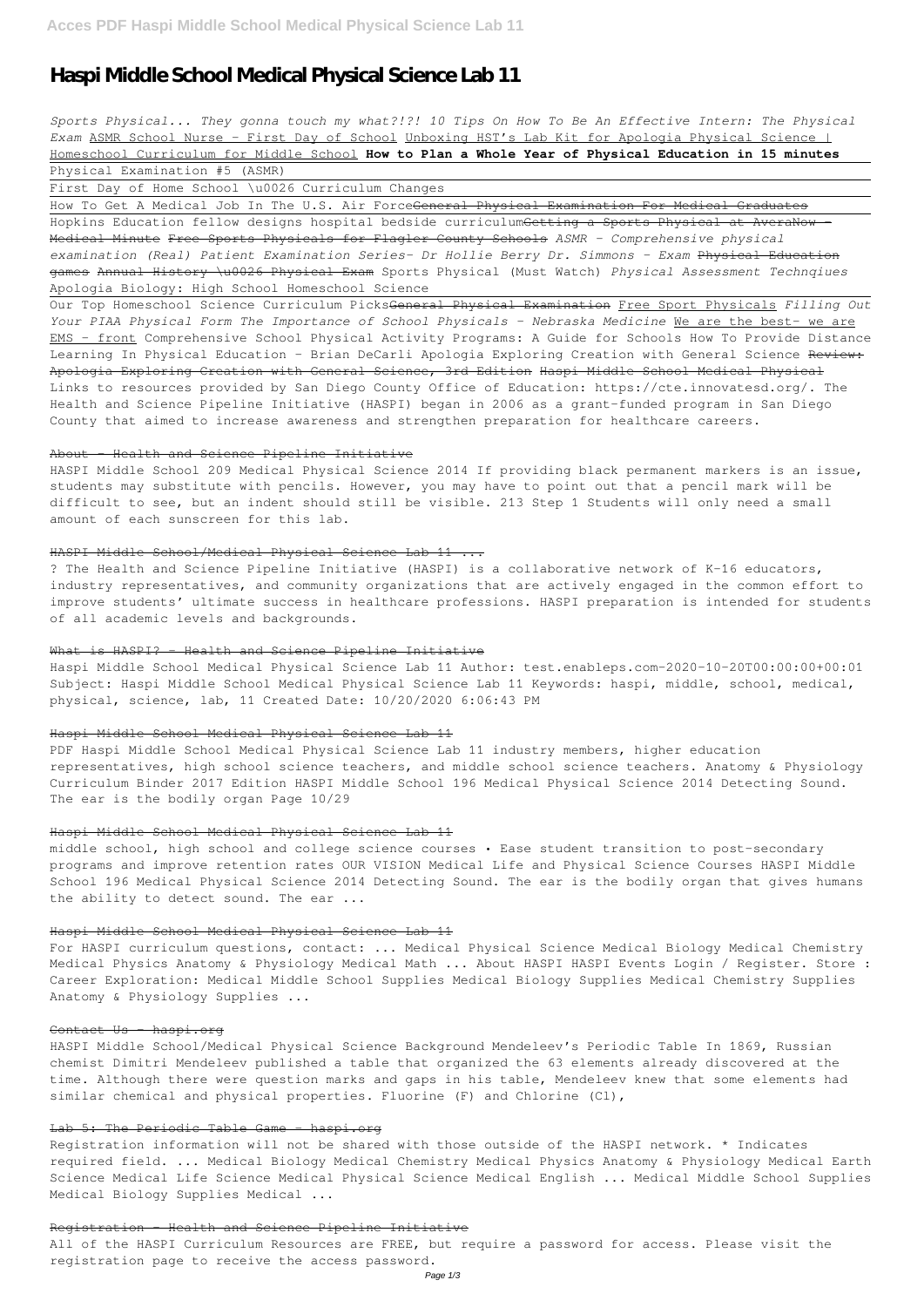# High School - Health and Science Pipeline Initiative

Medical Life Science Medical Physical Science Medical Biology Medical Chemistry Medical Physics Anatomy & Physiology Medical Math Medical English. HASPI. Education Partners Industry Partners About HASPI ... Login / Register. Store : Career Exploration: Medical Middle School Supplies Medical Biology Supplies Medical Chemistry Supplies Anatomy ...

# Orange County Educator Contact haspi.org

HASPI Middle School 196 Medical Physical Science 2014 Detecting Sound. The ear is the bodily organ that gives humans the ability to detect sound. The ear can be broken down into three different parts: outer ear, middle ear, and inner ear. The outer ear, or pinna, is the visible part of the ear and is made of cartilage. The ridges and folds of the

Lab 10 – Sound Waves Webquest Haspi Medical Biology Lab 12 Answer Key

# Haspi Medical Biology Lab 12 Answer Key

The HASPI Anatomy and Physiology resources were created through collaboration with industry members, higher education representatives, high school science teachers, and middle school science teachers.

### Medical Terminology | chsscience

HASPI preparation is intended for students of all academic levels and backgrounds. HASPI's three primary goals are to: • Increase health/medical career awareness • Improve science proficiency in middle school, high school and college science courses • Ease student transition to post-secondary programs and improve retention rates OUR VISION

How To Get A Medical Job In The U.S. Air Force<del>General Physical Examination For Medical Graduates</del> Hopkins Education fellow designs hospital bedside curriculumGetting a Sports Physical at AveraNow Medical Minute Free Sports Physicals for Flagler County Schools *ASMR - Comprehensive physical examination (Real) Patient Examination Series- Dr Hollie Berry Dr. Simmons - Exam* Physical Education games Annual History \u0026 Physical Exam Sports Physical (Must Watch) *Physical Assessment Technqiues* Apologia Biology: High School Homeschool Science

### Medical Life and Physical Science Courses

success in healthcare professions. HASPI preparation is intended for students of all academic levels and backgrounds. HASPI's three primary goals are to: • Increase health/medical career awareness • Improve science proficiency in middle school, high school and college science courses

*Sports Physical... They gonna touch my what?!?! 10 Tips On How To Be An Effective Intern: The Physical Exam* ASMR School Nurse - First Day of School Unboxing HST's Lab Kit for Apologia Physical Science | Homeschool Curriculum for Middle School **How to Plan a Whole Year of Physical Education in 15 minutes** Physical Examination #5 (ASMR)

First Day of Home School \u0026 Curriculum Changes

Our Top Homeschool Science Curriculum PicksGeneral Physical Examination Free Sport Physicals *Filling Out Your PIAA Physical Form The Importance of School Physicals - Nebraska Medicine* We are the best- we are EMS - front Comprehensive School Physical Activity Programs: A Guide for Schools How To Provide Distance Learning In Physical Education - Brian DeCarli Apologia Exploring Creation with General Science Review: Apologia Exploring Creation with General Science, 3rd Edition Haspi Middle School Medical Physical Links to resources provided by San Diego County Office of Education: https://cte.innovatesd.org/. The Health and Science Pipeline Initiative (HASPI) began in 2006 as a grant-funded program in San Diego County that aimed to increase awareness and strengthen preparation for healthcare careers.

## About - Health and Science Pipeline Initiative

HASPI Middle School 209 Medical Physical Science 2014 If providing black permanent markers is an issue, students may substitute with pencils. However, you may have to point out that a pencil mark will be

difficult to see, but an indent should still be visible. 213 Step 1 Students will only need a small amount of each sunscreen for this lab.

# HASPI Middle School/Medical Physical Science Lab 11 ...

? The Health and Science Pipeline Initiative (HASPI) is a collaborative network of K-16 educators, industry representatives, and community organizations that are actively engaged in the common effort to improve students' ultimate success in healthcare professions. HASPI preparation is intended for students of all academic levels and backgrounds.

## What is HASPI? - Health and Science Pipeline Initiative

Haspi Middle School Medical Physical Science Lab 11 Author: test.enableps.com-2020-10-20T00:00:00+00:01 Subject: Haspi Middle School Medical Physical Science Lab 11 Keywords: haspi, middle, school, medical, physical, science, lab, 11 Created Date: 10/20/2020 6:06:43 PM

## Haspi Middle School Medical Physical Science Lab 11

PDF Haspi Middle School Medical Physical Science Lab 11 industry members, higher education representatives, high school science teachers, and middle school science teachers. Anatomy & Physiology